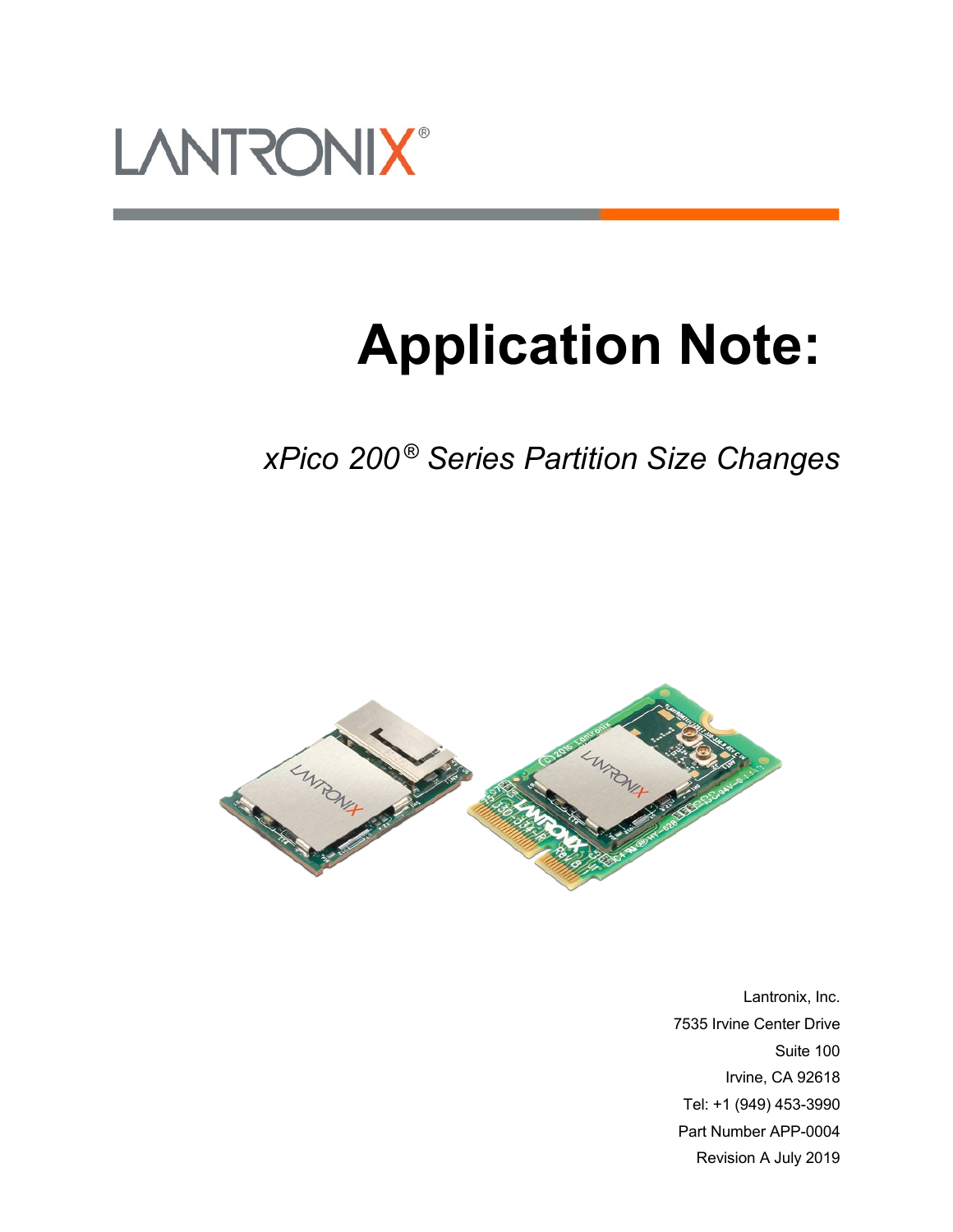# <span id="page-1-0"></span>**Intellectual Property**

© 2019 Lantronix, Inc. All rights reserved. No part of the contents of this publication may be transmitted or reproduced in any form or by any means without the written permission of Lantronix.

*Lantronix* and *xPico* are registered trademarks of Lantronix, Inc. in the United States and other countries.

Patented: [http://patents.lantronix.com;](http://patents.lantronix.com/) additional patents pending.

All trademarks and trade names are the property of their respective holders.

# <span id="page-1-1"></span>**Contacts**

#### **Lantronix, Inc.**

7535 Irvine Center Drive, Suite 100 Irvine, CA 92618, USA Toll Free: 800-526-8766 Phone: 949-453-3990 Fax: 949-453-3995

### **Technical Support**

Online: [www.lantronix.com/support](http://www.lantronix.com/support)

#### **Sales Offices**

For a current list of our domestic and international sales offices, go to the Lantronix web site at [www.lantronix.com/about/contact](http://www.lantronix.com/about/contact)

# <span id="page-1-2"></span>**Disclaimer**

All information contained herein is provided "AS IS." Lantronix undertakes no obligation to update the information in this publication. Lantronix does not make, and specifically disclaims, all warranties of any kind (express, implied or otherwise) regarding title, non-infringement, fitness, quality, accuracy, completeness, usefulness, suitability or performance of the information provided herein. Lantronix shall have no liability whatsoever to any user for any damages, losses and causes of action (whether in contract or in tort or otherwise) in connection with the user's access or usage of any of the information or content contained herein. The information and specifications contained in this document are subject to change without notice.

This equipment has to be tested and found to comply with the limits for a Class B digital device, pursuant to Part 15 of the FCC Rules. These limits are designed to provide reasonable protection against harmful interference in a residential installation. This equipment generates, uses, and can radiate radio frequency energy and, if not installed and used in accordance with the instructions, may cause harmful interference to radio communications. However, there is no guarantee that interference will not occur in a particular installation.

If this equipment does cause harmful interference to radio or television reception, which can be determined by turning the equipment off and on, the user is encouraged to try to correct the interference by one of the following measures:

1. Reorient or relocate the receiving antenna.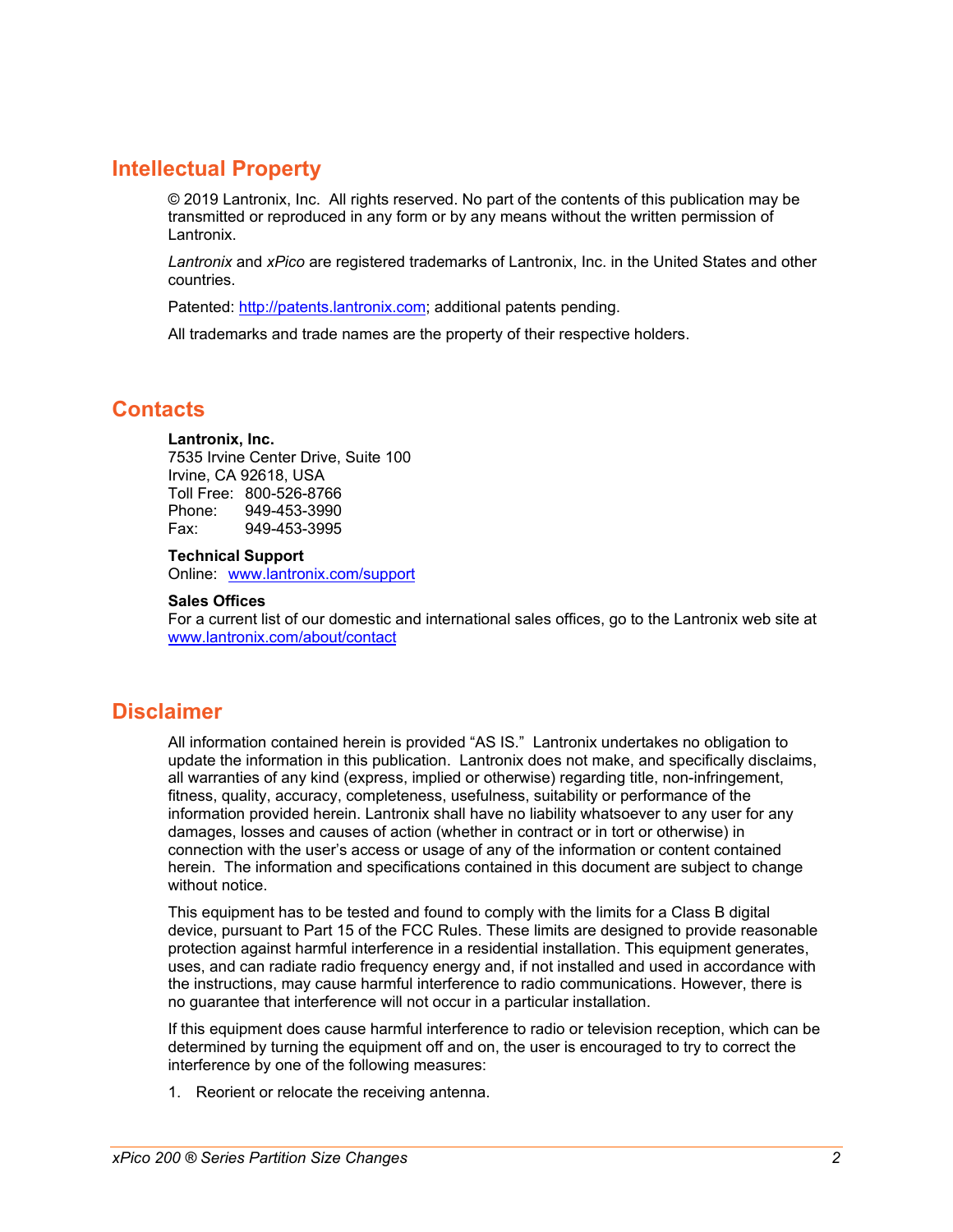- 2. Increase the separation between the equipment and receiver.
- 3. Connect the equipment into an outlet on a circuit different from that to which the receiver is connected.
- 4. Consult the dealer or an experienced radio/TV technician for help.

This device complies with Part 15 of the FCC Rules. Operation is subject to the following two conditions: (1) This device may not cause harmful interference, and (2) this device must accept any interference received, including interference that may cause undesired operation.

This device is intended only for OEM Integrators. The OEM integrator should be aware of the following important considerations.

# <span id="page-2-0"></span>**Revision History**

| <b>Date</b>      |   | <b>Rev.</b> Comments |
|------------------|---|----------------------|
| <b>July 2019</b> | A | Initial document.    |

For the latest revision of this product document, please check our online documentation at [www.lantronix.com/support/documentation.](http://www.lantronix.com/support/documentation.html)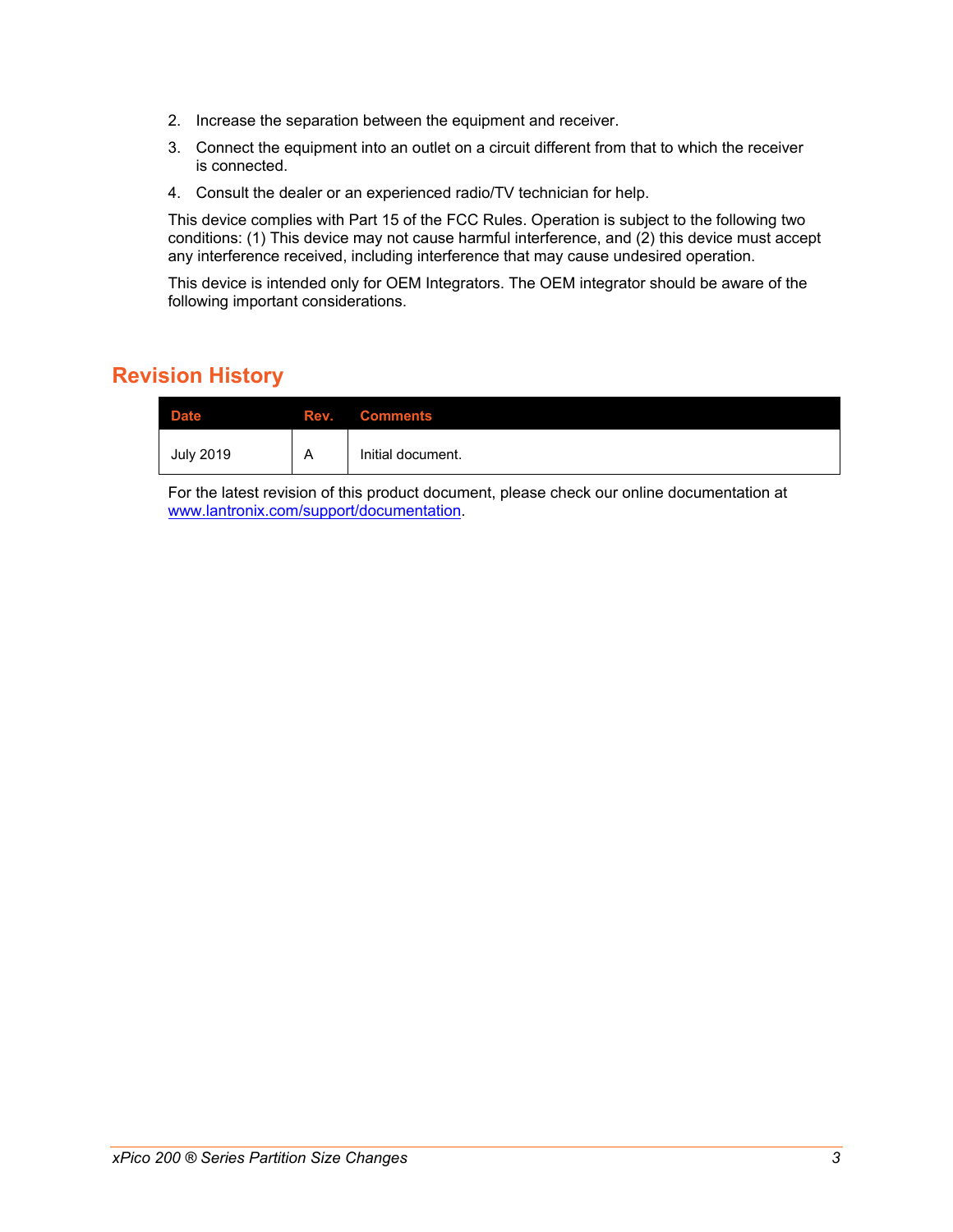# <span id="page-3-0"></span>**Table of Contents**

| Intellectual Property _______________     | 2                       |  |
|-------------------------------------------|-------------------------|--|
| Contacts                                  | $\overline{2}$          |  |
| Disclaimer                                | $\overline{2}$          |  |
| Revision History <b>New York Revision</b> | $\overline{\mathbf{3}}$ |  |
| Table of Contents                         | $\overline{4}$          |  |
| Overview                                  | -5                      |  |
| Partition Changes                         | - 5                     |  |
| Determining the Active Partition          | 5                       |  |
| Upgrading to Firmware 3.3 or Higher       | 5                       |  |
| Downgrading from Firmware 3.3 or Higher   |                         |  |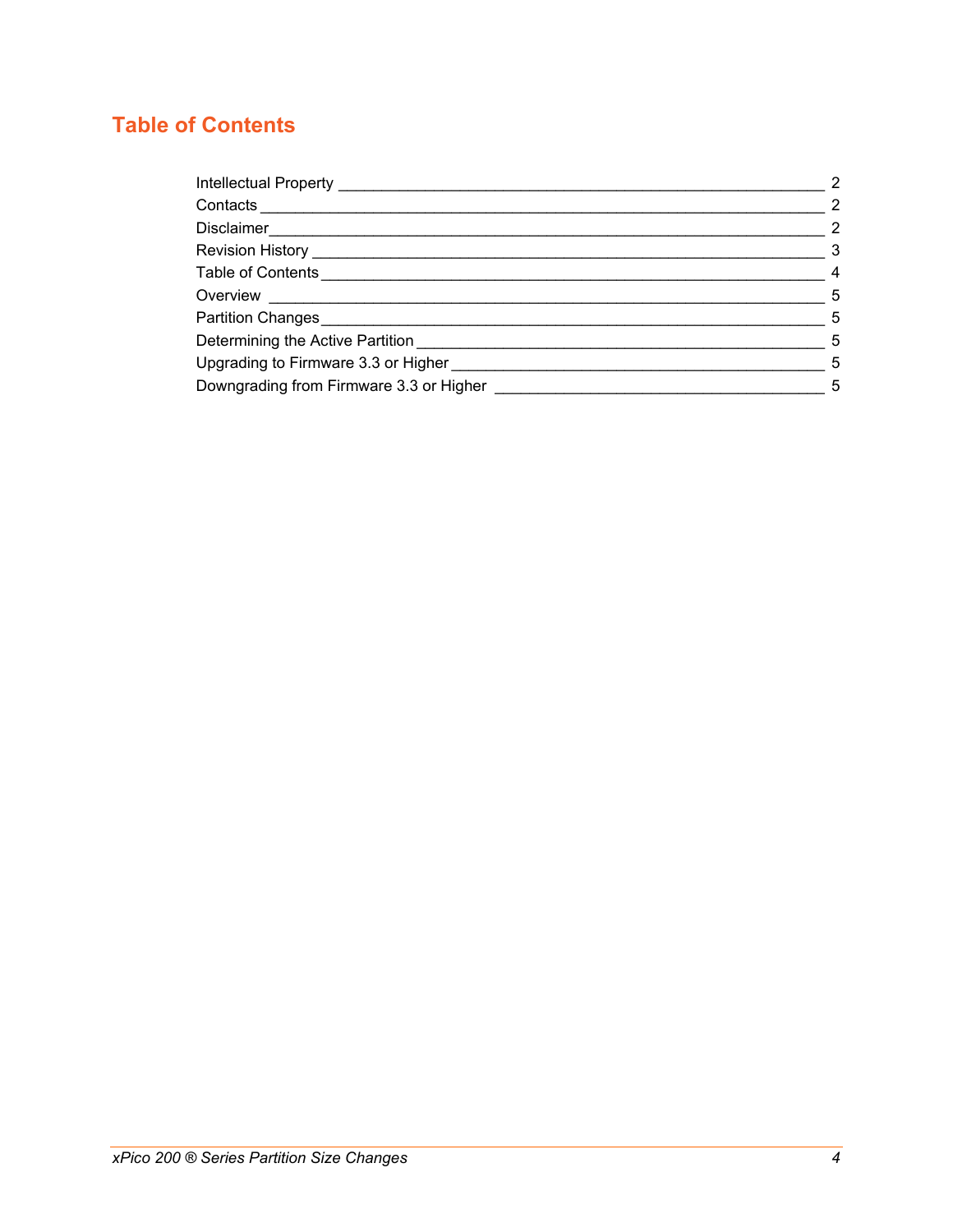## <span id="page-4-0"></span>**Overview**

This document provides information on changes to the partition sizes of Lantronix® xPico® 200 series devices when upgrading to firmware version 3.3 or later from previous versions.

## <span id="page-4-1"></span>**Partition Changes**

The xPico 200 series uses four partitions – firmware partition 1, firmware partition 2, file system partition 1, and file system partition 2. Firmware version 3.3 increases the size of the firmware partitions and shrinks the size of the file system partitions to 1507328 bytes. After upgrading to firmware version 3.3, downgrading to a lower version firmware will not increase the size of the file system partition.

The size of the firmware partitions can only be increased when the active partition is firmware partition 1. If the active partition is firmware partition 2, they cannot be increased. Conversely, they can only be decreased when the active partition is firmware partition 2. If the active partition is firmware partition 1, they cannot be decreased. Because of this, upgrading from a lower version firmware to 3.3 or higher is only possible when firmware partition 1 is the active partition.

## <span id="page-4-2"></span>**Determining the Active Partition**

You can find the active partition using Web Manager in **Device** > **Status**, using CLI by using the show command from the status device level, or using XML by checking the *statusitem* Active Partition in *statusgroup* Device.

# <span id="page-4-3"></span>**Upgrading to Firmware 3.3 or Higher**

If you attempt to upgrade to firmware 3.3 or higher with firmware partition 2 active, you will see the following error in Web Manager:

> ERROR: Upgrade failed. Cannot install to alternate partition. You must first install an image to the non-active partition that has the same partition size (or smaller) as the active partition.

The easiest way to do this is to re-install the existing firmware image.

Follow these steps to upgrade to firmware 3.3 or higher from a lower version when firmware partition 2 is active:

- 1. Install the same firmware that is currently on the xPico 200 module again. For example, if the xPico 200 module is using firmware 3.2, install 3.2 again.
- 2. After the firmware installation is complete, the active partition will be partition 1.
- 3. Install firmware 3.3 or higher.

# <span id="page-4-4"></span>**Downgrading from Firmware 3.3 or Higher**

If you attempt to downgrade from firmware 3.3 or higher to firmware 3.2 or lower when firmware partition 1 is active, you will see the following error in Web Manager: